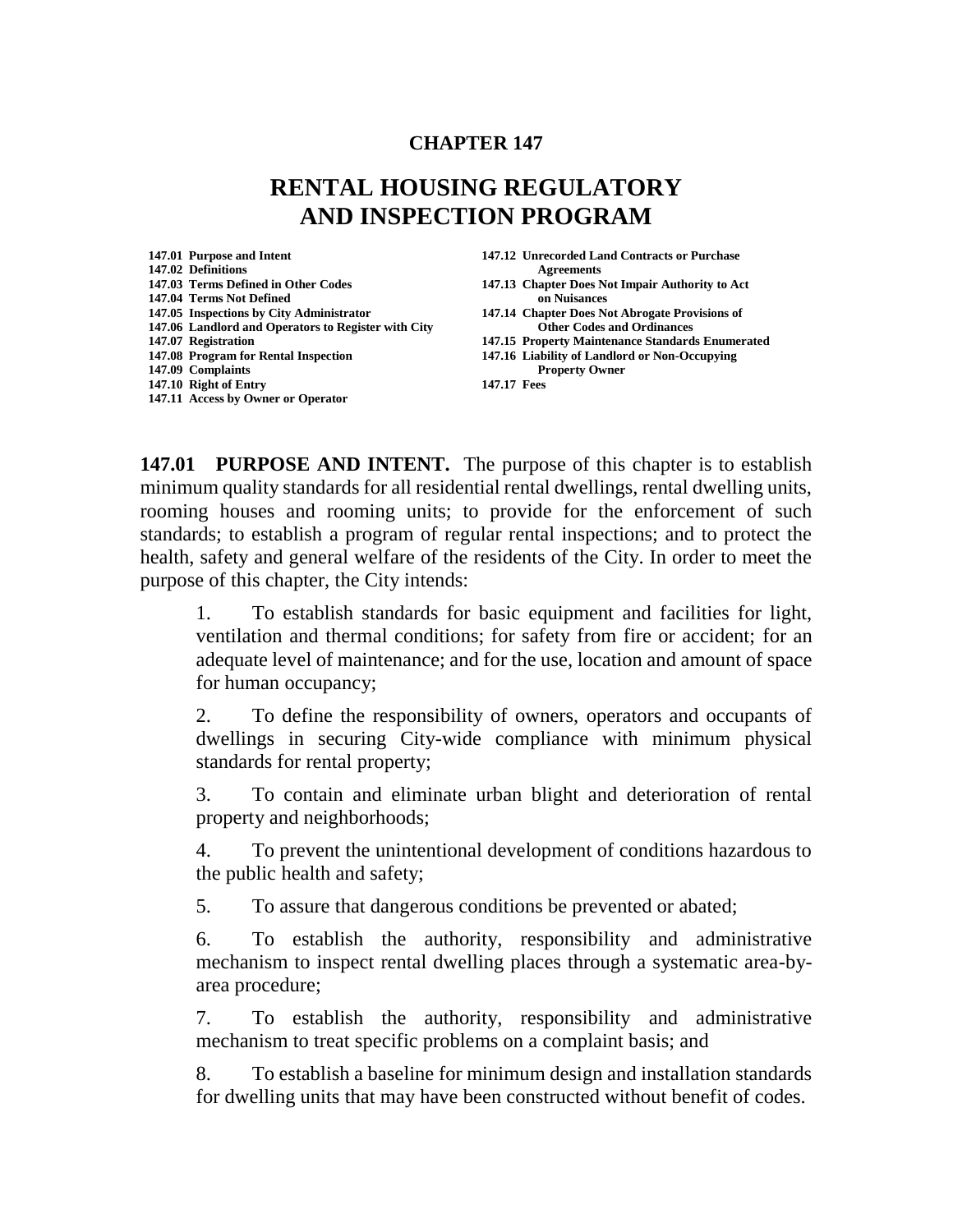It is not the intent of this chapter to protect the individual, but rather to protect the public as a whole.

**147.02 DEFINITIONS.** For the purposes of the interpretation and enforcement of this chapter, the following definitions shall apply:

1. "Dwelling" means any building or structure, except temporary housing, which is wholly or partly used or intended to be used for living or sleeping by human occupants, but does not include dormitories, hotels or motels. Whenever the word "dwelling" is used in this chapter, it shall be construed as though it were followed by the words "or any part thereof."

2. "Dwelling unit" means any habitable room or group of adjoining habitable rooms located within a dwelling and forming a single unit with facilities which are used or intended to be used for living, sleeping, cooking and eating of meals. Whenever the term "dwelling unit" is used in this chapter, it shall be construed as though it were followed by the words "or any part thereof."

3. "Non-dwelling structure" means any structure, except a dwelling or rooming house used or intended to be used for the shelter or enclosure of any person, animal or property of any kind used in conjunction with a rental dwelling or rental dwelling unit.

4. "Occupancy" means the act or acts of living, sleeping or cooking in, or having actual possession of a dwelling, dwelling unit or rooming unit.

5. "Occupant" means any person more than one year of age, including an owner or operator, living, sleeping or cooking in, or having actual possession of a dwelling, dwelling unit or rooming unit.

6. "Operator" means any person who has charge, care or control of a building, or any part thereof, in which any dwelling units or rooming units are let, either as owner or agent of the owner.

7. "Owner" means any person who, alone or jointly or severally with other:

A. Has legal title or equitable title to any dwelling, dwelling unit, rooming hour or rooming unit;

B. Has charge, care or control of any dwelling, dwelling unit, rooming house or rooming unit as executor, executrix, administrator, administratrix, trustee, guardian of the estate or as the owner.

8. "Rental property" means any dwelling for which a stated return or payment is made for the temporary possession or use thereof.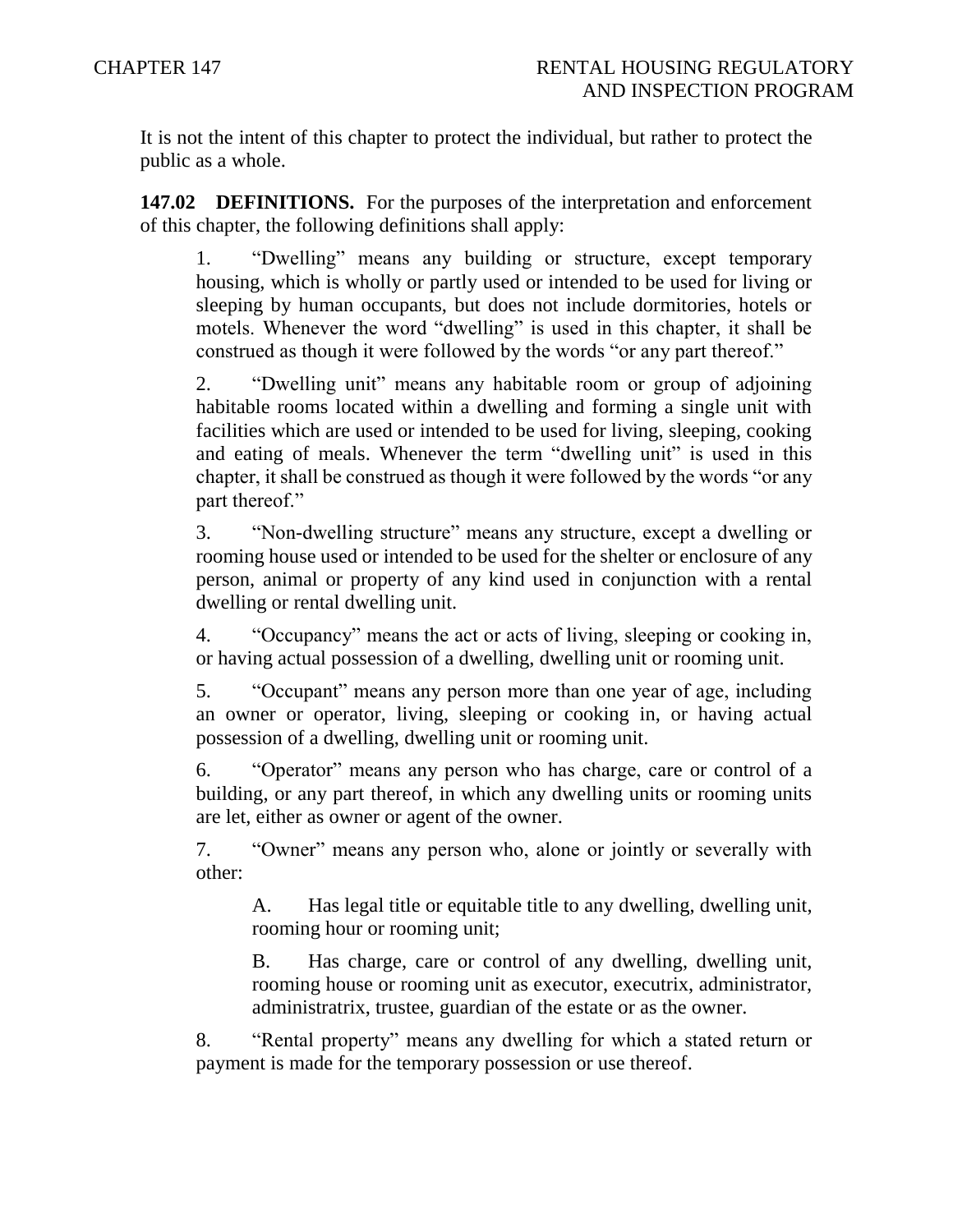9. "Roomer" means an occupant of a rooming house who is charged rent and is not a member of the rooming house owner's or operator's family.

10. "Rooming house" means any dwelling or that part of any dwelling containing one or more rooming units in which space is let by the owner or operator to one or more roomers.

11. "Rooming unit" means any room or group of rooms forming a single habitable unit in a rooming house used or intended to be used for living and sleeping, but not for cooking or eating of meals.

**147.03 TERMS DEFINED IN OTHER CODES.** Where terms are not defined in this chapter and are defined in the Building, Electrical, Plumbing or Mechanical Codes, they shall have the same meanings ascribed to them as in those codes.

**147.04 TERMS NOT DEFINED.** Where terms are not defined under the provisions of this chapter of under the provisions of the Building, Electrical, Plumbing or Mechanical Codes, they shall have ascribed to them their ordinarily accepted meanings or such as any context herein may imply.

**147.05 INSPECTIONS BY CITY ADMINISTRATOR.** The City Administrator or his/her designee is authorized and directed to enter and make such inspections as are necessary to determine the condition of dwellings, dwelling units, rooming housed, rooming units and the premises thereof including but not limited to any non-dwelling structures used by tenants within the City limits in order to perform his or her duty of safeguarding the health, safety and welfare of the occupants and of the general public.

# **147.06 LANDLORD AND OPERATORS TO REGISTER WITH CITY.**

1. All landlords and operators of rental property shall register their rental properties with the City. Each unit is required to be registered and amend the registration when the property is sold or has a status change. The registration shall be due February 28, 2012.

2. The City will provide an application form which must be completed and updated upon request. The following information shall be provided to the City:

A. The street address of the dwelling or rooming house;

B. The number of rental units contained in the dwelling or rooming house; and

C. The name, address and telephone number of the owner and any agent of the owner of the dwelling or rooming house.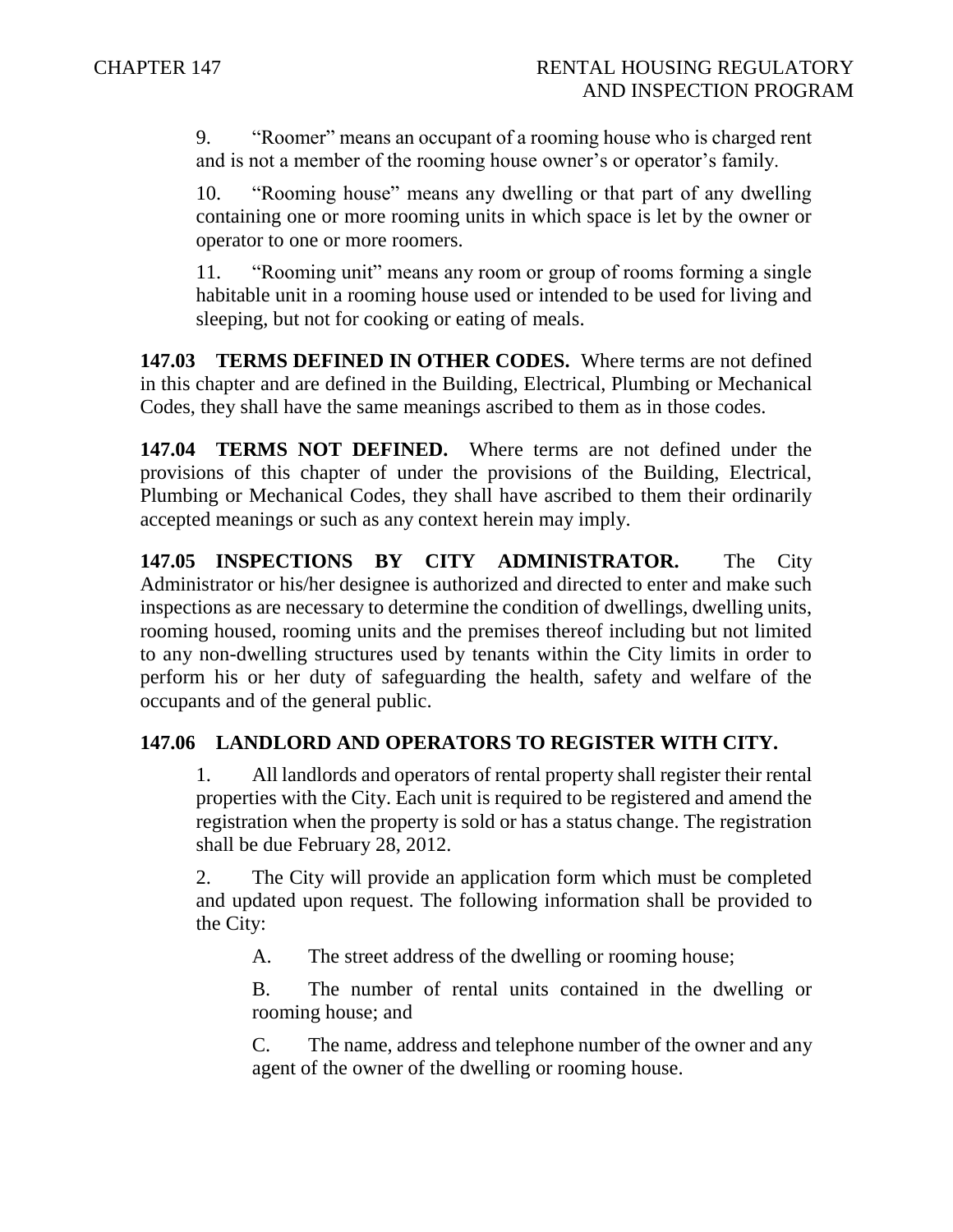3. If a rental property is not registered before March 1, 2012, a late fee for each structure shall be added. Properties not registered by April 1, 2012, will result in a municipal infraction.

4. No person shall rent to another or offer to rent to another any dwelling, dwelling unit or rooming unit unless the owner or operator of the same has registered the rental property with the City and posted the certificate evidencing said registration on the subject property.

5. The registration, administrative and other fees outlined in Section 147.17 of this code shall be set by ordinance.

### **147.07 REGISTRATION.**

1. Any person who fails to register their property(ies) is guilty of a municipal infraction.

2. For newly constructed rental housing, the registration deadline is thirty (30) calendar days after the certificate of occupancy has been issued.

3. For rental housing that transfers ownership, the registration deadline is thirty (30) calendar days after the final transfer and/or the recording of such.

4. The registration deadline for a rooming house will commence fourteen (14) calendar days after the license (not the registration) expires.

#### **147.08 PROGRAM FOR RENTAL INSPECTION.**

1. Self-Inspections. At the time of registration the City shall provide to the applicant a checklist and guidelines to assist with a self-inspection of each rental unit. The checklist will identify all items that are to be inspected and provide a space for the landlord to indicate compliance with the applicable standard. The self-inspection will be completed and the certification form provided by the City shall be due within 60 days of registration.

2. Upon Receipt of the Self-Inspection. The City shall provide to the applicant a certificate evidencing the fact that the unit has been registered and the landlord/operator shall cause said certificate to be posted on the rental property in a location approved by the City inspection unit.

3. Spot Inspections. A spot inspection is an inspection conducted by City officials and which is conducted in one of two ways: either upon the observation by City officials of units which are obviously and substantially out of compliance, or by lot. These inspections will be scheduled with the owner and/or operator of the units.

4. Requested Inspections. Upon the request of the owner or operator of a rental unit, the City shall inspect said rental unit to determine compliance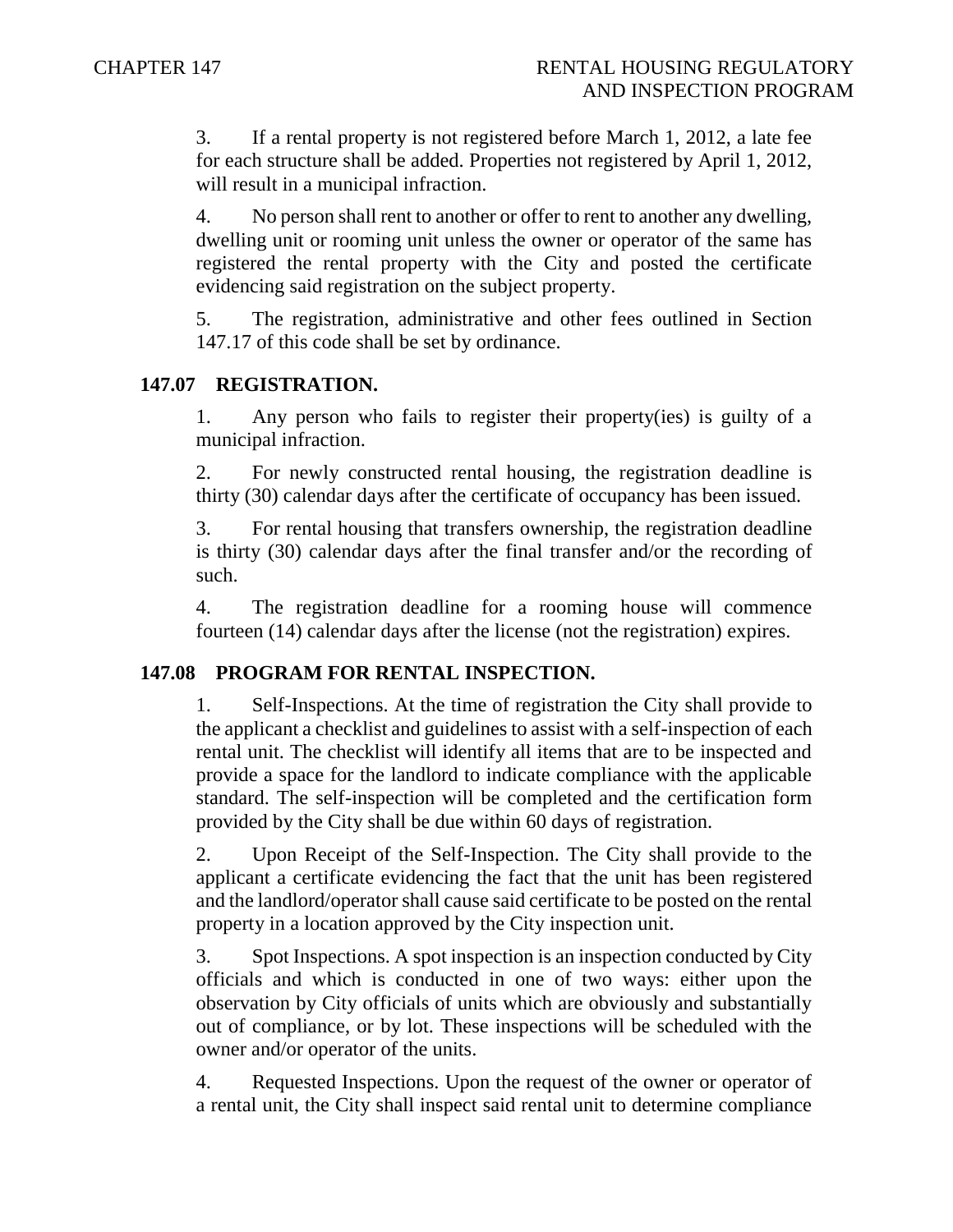with the Housing Code. Upon a successful completion of such inspection, the unit will be exempt from spot inspections determined by lot for a period of three (3) years.

5. Section 8 Inspections (also known as SIRHA inspections). Units which have been inspected for and passed Section 8 rental requirements shall be deemed to have been spot inspected and exempt from spot inspections determined by lot for a period of three (3) years. It shall be the duty of the owner and/or operator of such rental units to provide proof of a Section 8 inspection to the City.

6. Failed Inspections. A rating system developed by the City shall establish three (3) classifications: substantially in compliance; out of compliance; and substantially out of compliance. If after City inspection a rental unit is deemed to be substantially in compliance, a list of needed repairs will be provided to the owner and/or operator with stated time in which to make the repairs. It will be the duty of the owner and/or operator to notify the City once the identified repairs have been completed.

A. If after an inspection a rental unit is deemed to be out of compliance, a list of needed repairs will be provided to the owner and/or operator with a stated time in which to make the repairs. Upon completion of the repairs, the owner and/or operator shall schedule a re-inspection of the property to confirm compliance. The owner and/or operator shall pay a re-inspection fee of \$35 per unit upon completion of said inspections.

B. If after City inspection a rental unit is deemed to be substantially out of compliance, a list of needed repairs will be provided to the owner and/or operator with a stated time in which to make the repairs. The owner and/or operator shall schedule a reinspection of the property to confirm compliance. The owner and/or operator shall pay a re-inspection fee of \$35 per unit upon completion of said inspections.

The City may also schedule inspection of all units owned by said owner/operator upon a finding that one of the owner/operator's rental properties is substantially out of compliance.

**147.09 COMPLAINTS.** All persons making complaints concerning the compliance with the provisions of this chapter of any dwelling, dwelling unit, rooming house or rooming unit shall do so in the following manner:

1. The complaints shall be in writing upon a form provided by the City of Creston and signed by the complainant.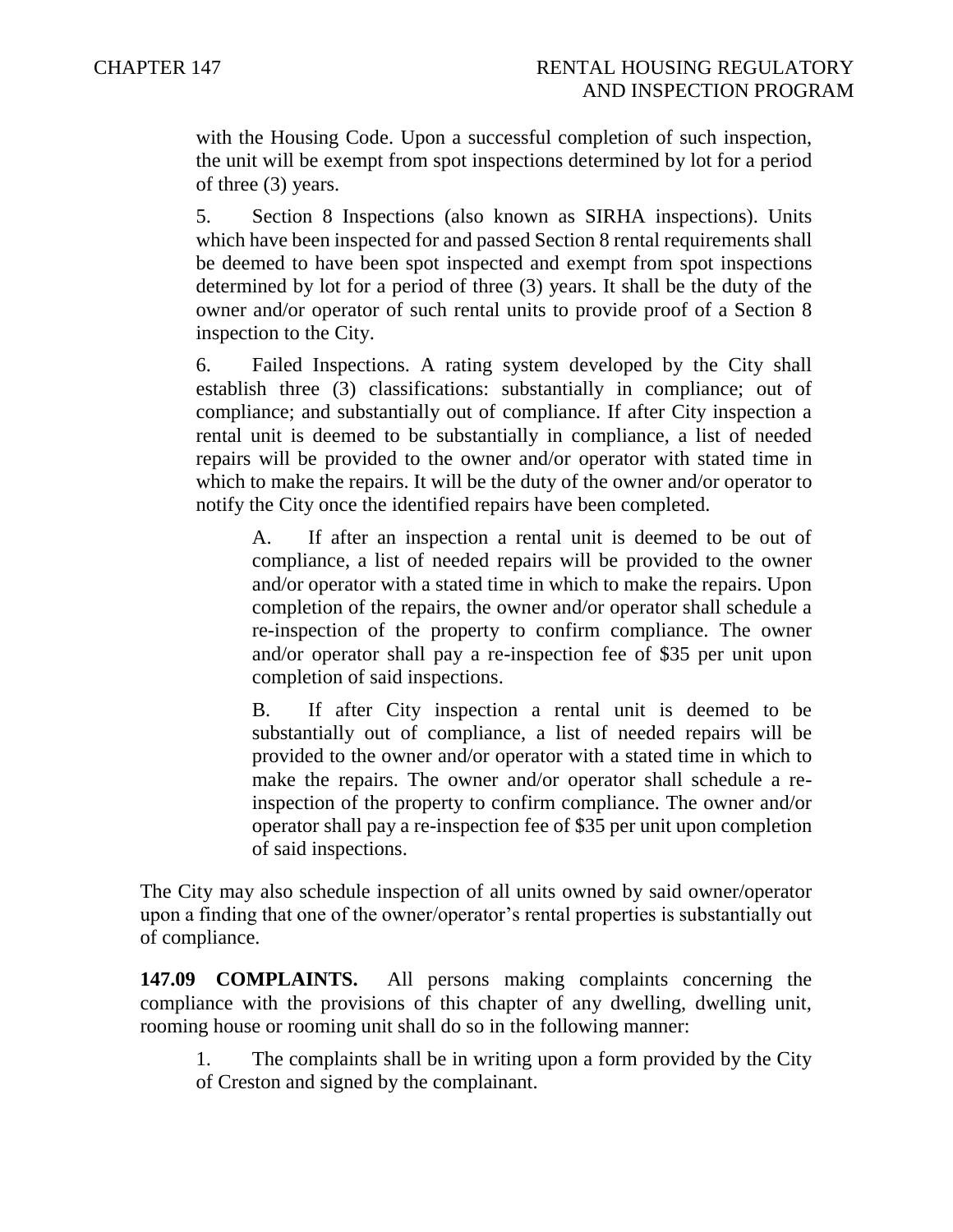2. Such complaints shall state the address of the premises, the name of the owner, landlord or operator, and shall state the nature of the alleged violation with specificity.

3. In the case of tenants making complaints concerning the dwelling or dwelling unit in which they reside, such tenant shall attach a dated copy of the notice in which they requested the owner or operator to correct the alleged violation, unless complaint pertains to an emergency situation as determined by the administration.

4. It is a violation of the provisions of this chapter for an owner or operator to take reprisals against any tenant making a complaint under the provisions of this chapter. Any such reprisals shall constitute a municipal infraction.

### **147.10 RIGHT OF ENTRY.**

1. The Creston Fire Department is authorized and directed to enforce all of the provisions of this ordinance and to perform the duties of safeguarding the health, safety and welfare of the occupants of all rental dwellings and the general public.

2. The Creston Fire Department personnel are authorized to enter and make inspection to enforce any of the provisions of this chapter, or whenever there is reasonable cause to believe that there exists in any building or upon any premises located within the City any condition or code violation which makes such building or premises unsafe, dangerous or hazardous.

3. The Creston Fire Department personnel may enter such building or premises at all reasonable times to inspect the same or to perform any duty imposed upon them by this chapter, provided that if such building or premises is occupied, said official shall first present proper credentials and request entry; and if such building or premises is unoccupied, such official shall first make a reasonable effort to locate the owner or other persons having charge or control of the building or premises and request entry.

4. The Creston Fire Department personnel may make inspections of all rental premises pursuant to the City's regular inspection program as frequently as may be necessary and may make an inspection at any reasonable time based upon the need for code enforcement determined by the age of the area, the nature of the building and premises, or the condition of the entire area.

5. If such entry is refused for regular request or complaint inspections, the Creston Fire Department personnel shall have recourse to every remedy provided by law to secure entry. When the Creston Fire Department personnel shall have first obtained a proper inspection warrant or other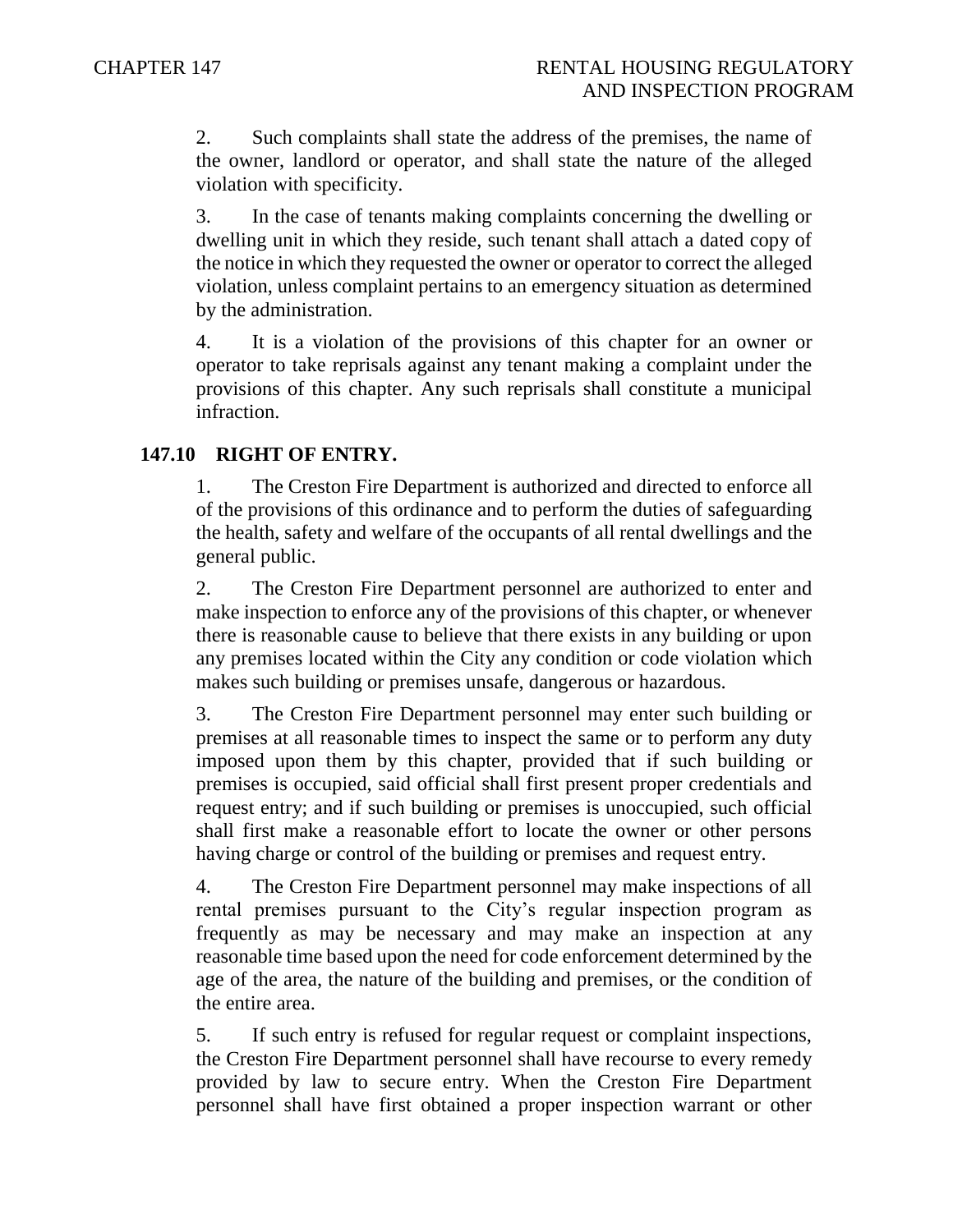remedy provided by law to secure entry, no owner, occupant or any other persons having charge, care or control of any building or premises, shall fail or neglect to promptly permit entry therein by the authorized personnel for the purpose of inspection and examination pursuant to this chapter.

**147.11 ACCESS BY OWNER OR OPERATOR.** Every occupant of a dwelling, dwelling unit or rooming unit shall give the owner or operator or his or her agent or employee access to any part of such dwelling, dwelling unit or rooming unit for the purposes of making such inspection, maintenance, repairs or alterations as are necessary to comply with the provisions of this chapter; provided the occupant shall be given twenty-four (24) hours' written notice prior to any inspection, except in case of emergency when immediate access shall be granted.

**147.12 UNRECORDED LAND CONTRACTS OR PURCHASE AGREEMENTS.** For purposes of this chapter, any residential property which is the subject of an unrecorded land contract or purchase agreement shall be treated the same as rental property. The contract seller shall have the duties and responsibilities and shall be subject to the same penalties as the owner of rental property.

**147.13 CHAPTER DOES NOT IMPAIR AUTHORITY TO ACT ON NUISANCES.** Nothing in this chapter shall be construed or interpreted to impair or limit in any way the authority of the City to define and declare nuisances, or of the City Administrator, the Police Chief or other City officials to cause the removal or abatement of nuisances by summary proceedings or other appropriate proceedings.

**147.14 CHAPTER DOES NOT ABROGATE PROVISIONS OF OTHER CODES AND ORDINANCES.** The provisions of this chapter shall not abrogate the responsibility of any person to comply with any provision of the Plumbing, Electrical, Building, Fire Prevention and Zoning Codes or other ordinances of the City.

**147.15 PROPERTY MAINTENANCE STANDARDS ENUMERATED.**  These minimum conditions and responsibilities of persons for maintenance of structures, equipment and exterior property shall govern.

1. Responsibility. Owners shall be responsible to maintain structures and exterior property in compliance with these requirements while the occupants are to be responsible for keeping in a clean, sanitary and safe condition which they occupy and control.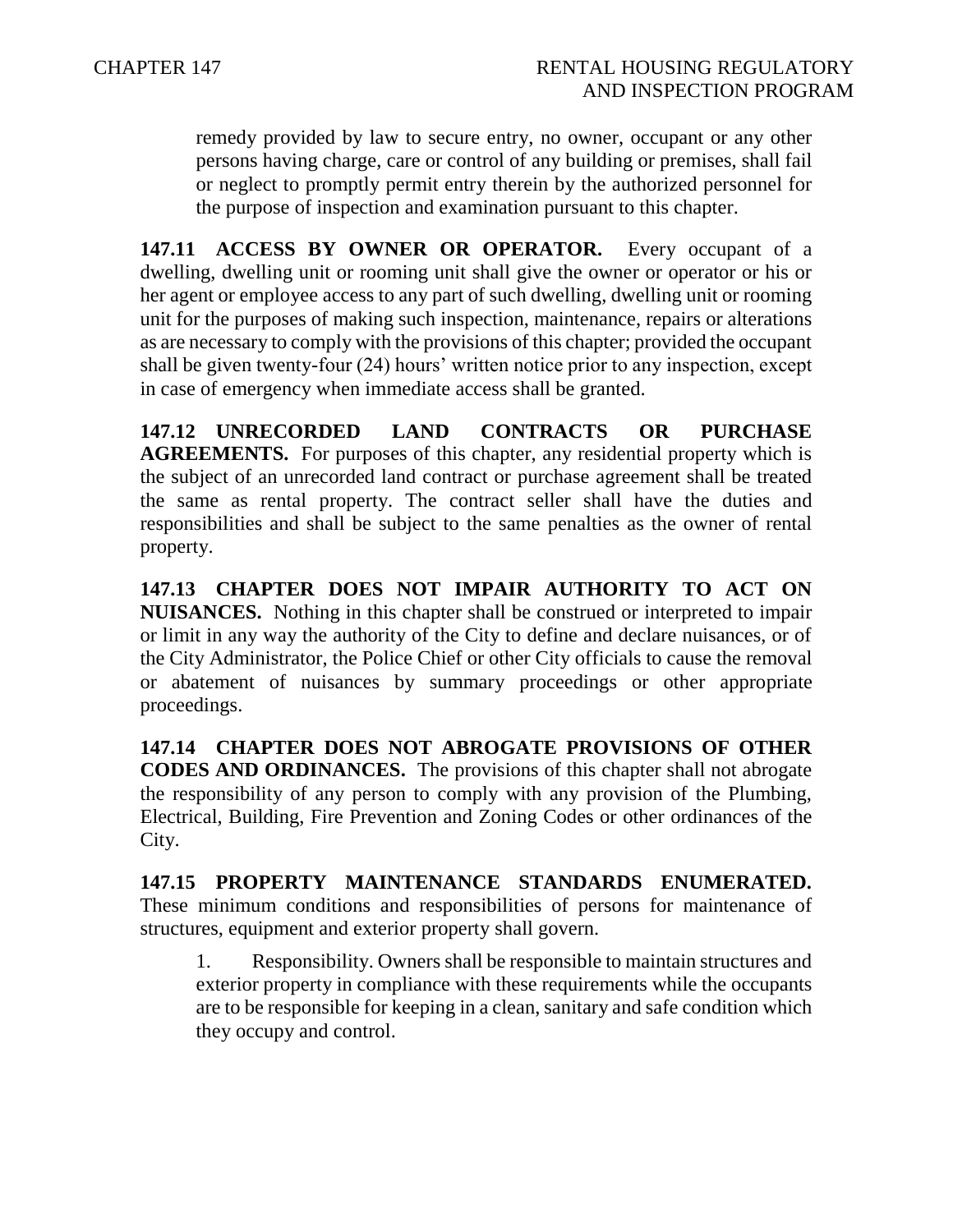2. Vacant Structures and Land. Shall be maintained in a clean, safe, secure and sanitary condition as provided herein so as not to cause blighting problems adversely affecting the public health or safety.

#### **Exterior Property Areas**

1. Grading and Drainage. Area to be maintained to prevent erosion and accumulation of stagnant water.

2. Rodent Harborage. Proper precautions to be taken to eliminate rodent harborage and prevent infestation.

3. Exhaust Vents. Vents shall not be discharged directly upon abutting adjacent public or private property.

4. Accessory Structures. To be maintained structurally sound and in good repair.

#### **Exterior Structures**

1. General. The exterior structure shall be maintained in good repair, structurally sound and sanitary so as not to pose a threat to the public health, safety or welfare.

2. Premises Identification. To have placed address numbers on the buildings that are plainly legible from the street. These numbers shall be contrasting with background and a minimum of four (4) inches in height.

3. Structural Members. Shall be maintained free from deterioration and capable of safely supporting the imposed loads.

4. Exterior Walls. Shall be free from holes, breaks and loose or rotting materials; and maintained, weatherproofed and proper surface-coated to prevent deterioration.

5. Roofs and Drainage. Shall not have defects that admit rain with drainage to prevent dampness, deterioration with drains, gutters and downspouts maintained and not discharged in a manner to create a nuisance.

6. Decorative Features. Shall be maintained in good repair with proper anchorage and in a safe condition.

7. Overhang Extensions. Shall be maintained in good repair with proper anchorage and in a safe condition with periodic application of weather coating materials.

8. Stairways, Decks, Porches and Balconies. Shall be maintained structurally sound, in good repair, with proper anchorage and capable of supporting imposed loads.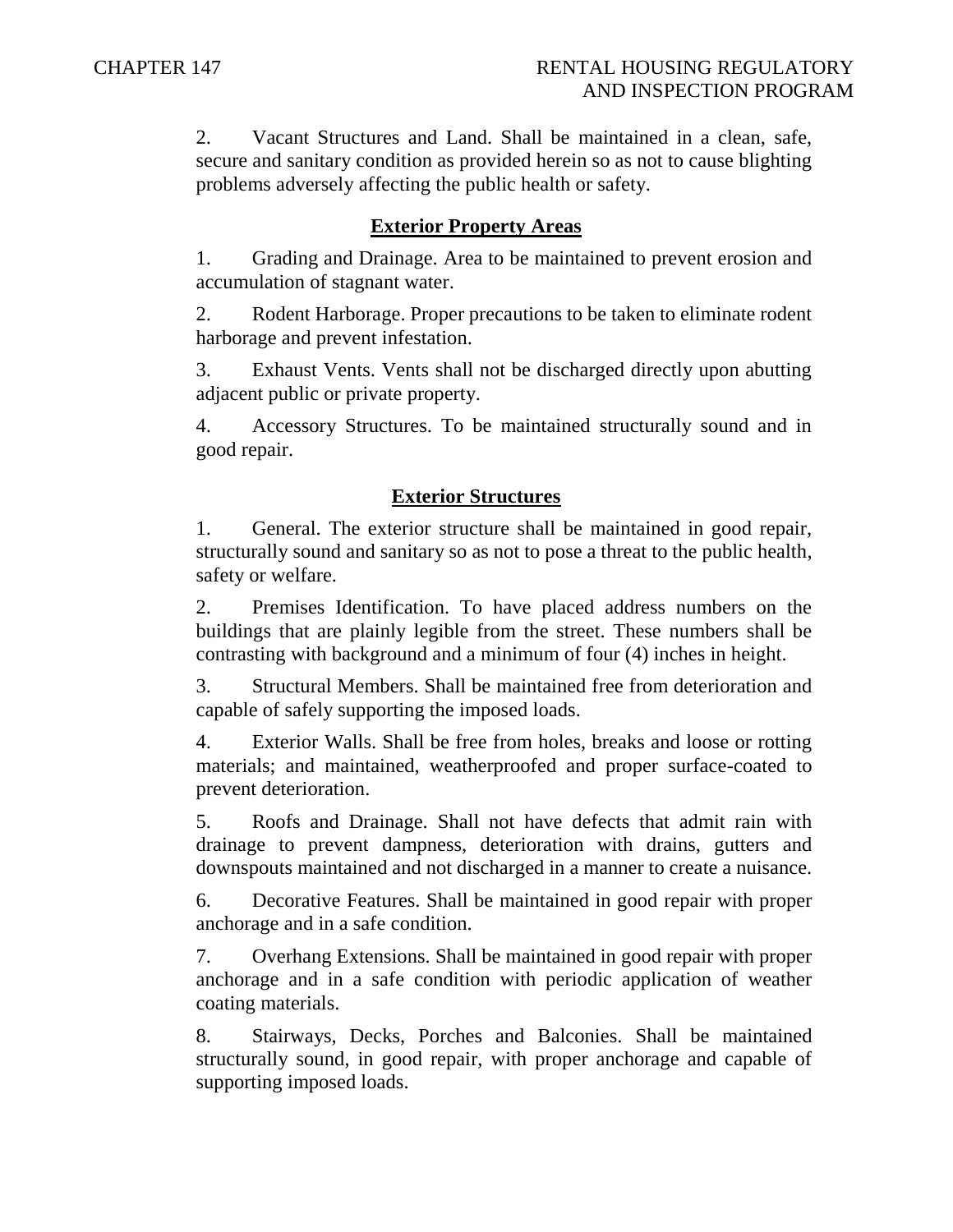9. Chimneys and Towers. Shall be maintained structurally safe and sound and in good repair with exposed surfaces protected from the elements and against decay or rust.

10. Handrails and Guards. Shall be firmly fastened and capable of supporting normally imposed loads and maintained.

11. Windows, Skylights and Door Frames. Shall be kept in sound condition, good repair and weather-tight with glazing free from cracks and holes, easily openable, and capable of being held in position by window hardware.

12. Insect Screens. From April 1st to October 31st, outside openings required for ventilation shall be supplied with tightly fitting screens. Every storm door shall have a self-closing device in good working condition.

13. Doors. Shall be maintained in good condition with locks at unit's entrances being tightly secured. Doors that are equipped with a deadbolt shall be operated from the inside only by the turning of a knob and shall have a lock-throw of not less than one (1) inch. A sliding bolt shall not be acceptable, and the lock shall be operable without the use of a key, tool, special knowledge or effort.

14. Basement Hatchways. Shall be maintained to prevent the entrance of rodents, rain and surface drainage water.

15. Guards for Easement Windows. Every basement window that is openable shall be supplied with protection against the entry of rodents.

16. Building Security. Doors, windows or hatchways for units shall be provided with devices designed to provide security for the occupants and property within.

17. Windows. A unit's operable windows located in whole or part within six (6) feet of ground level shall be equipped with sash-locking devices.

18. Basement Hatchways. If the hatchway provides access to a unit, it shall be equipped with devices that secure the unit(s) from unauthorized entry.

### **Interior Structure**

1. General. Shall be maintained in good repair, structurally sound and in a clean, sanitary condition. Occupants shall keep that part of the structure which they occupy in a clean and sanitary condition. The owner of multifamily unit(s) shall maintain the shared or public areas of the structure(s) and exterior in a clean and sanitary condition.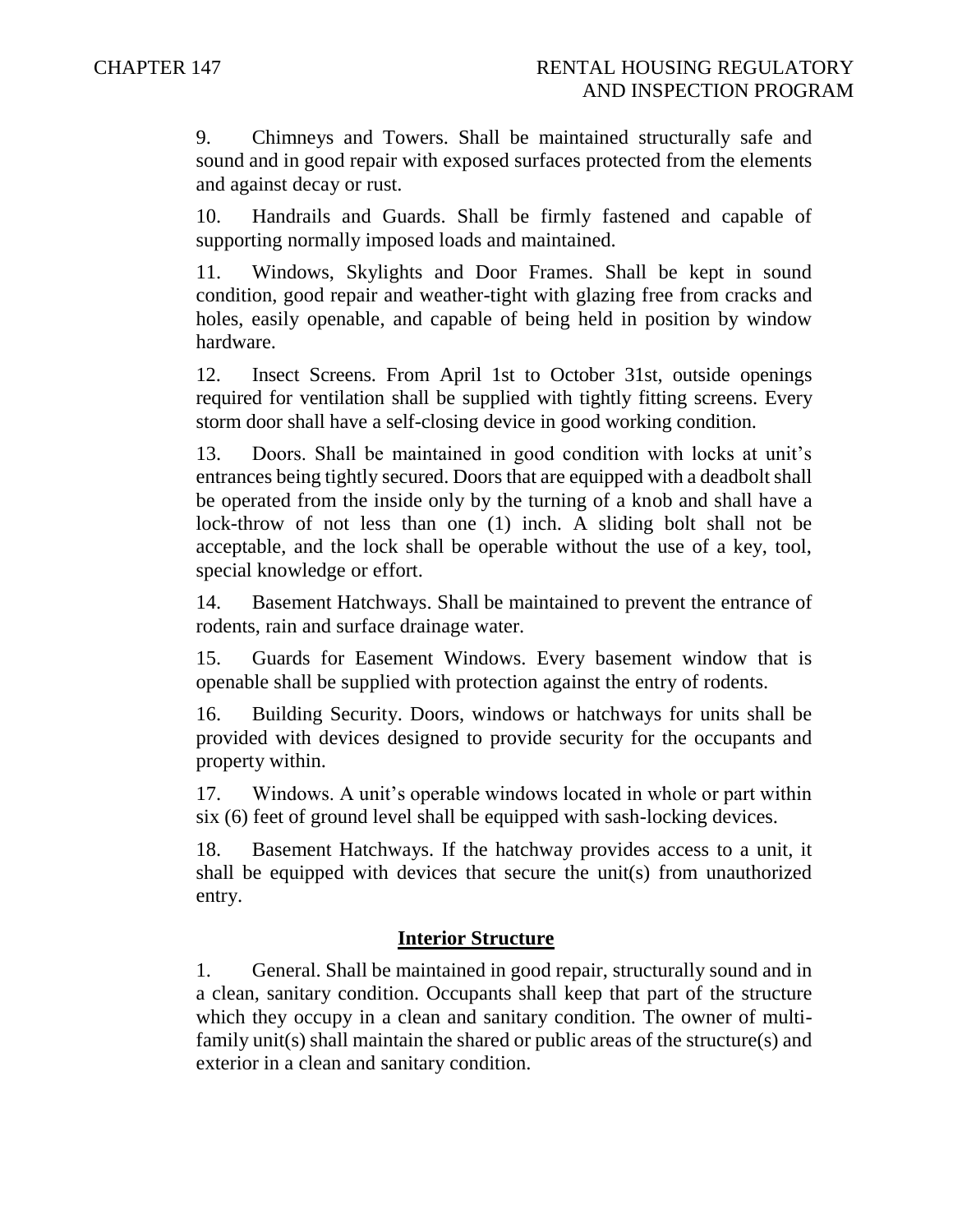2. Structural Members. Shall be maintained structurally sound and capable of supporting the imposed loads.

3. Stairs and Walking Surfaces. Shall be maintained in sound condition and good repair

4. Handrails and Guards. Shall be firmly fastened and capable of supporting normally imposed loads and maintained.

### **Handrails and Guardrails**

1. General. Every exterior and interior flight of stairs having more than four (4) risers shall have a handrail on one side of the stair and every open portion of a stair, landing, balcony, porch, deck, ramp or other walking surface which is more than thirty (30) inches above the floor or grade below shall have guards. Handrails shall not be less than thirty (30) inches high or more than forty-two (42) inches high measured vertically above the nosing of the tread or above the finished floor of the landing or walking surface. Guards shall not be less than thirty (30) inches high above the floor of the landing, balcony, porch, deck, ramp or other walking surface.

### **Rubbish and Garbage**

1. Accumulation. There shall be no accumulation of rubbish or garbage.

2. Disposal of Rubbish. Every occupant shall use approved covered containers so as to dispose in a clean and sanitary manner.

3. Disposal of Garbage. Every occupant shall dispose of garbage in a clean and sanitary manner in covered, leak-proof containers.

### **Extermination**

1. Infestation. Structures shall be kept free from insect and rodent infestation and exterminated if found.

2. Owner. Shall be responsible for extermination prior to renting or leasing.

3. Single Occupant. Shall be responsible for extermination on the premises of a one-family dwelling.

4. Multiple Occupancy. The owner shall be responsible for extermination in public or shared areas. The occupant shall be responsible for extermination if caused by failure to prevent infestation.

5. Occupant. Shall be responsible for continued rodent and pest-free conditions.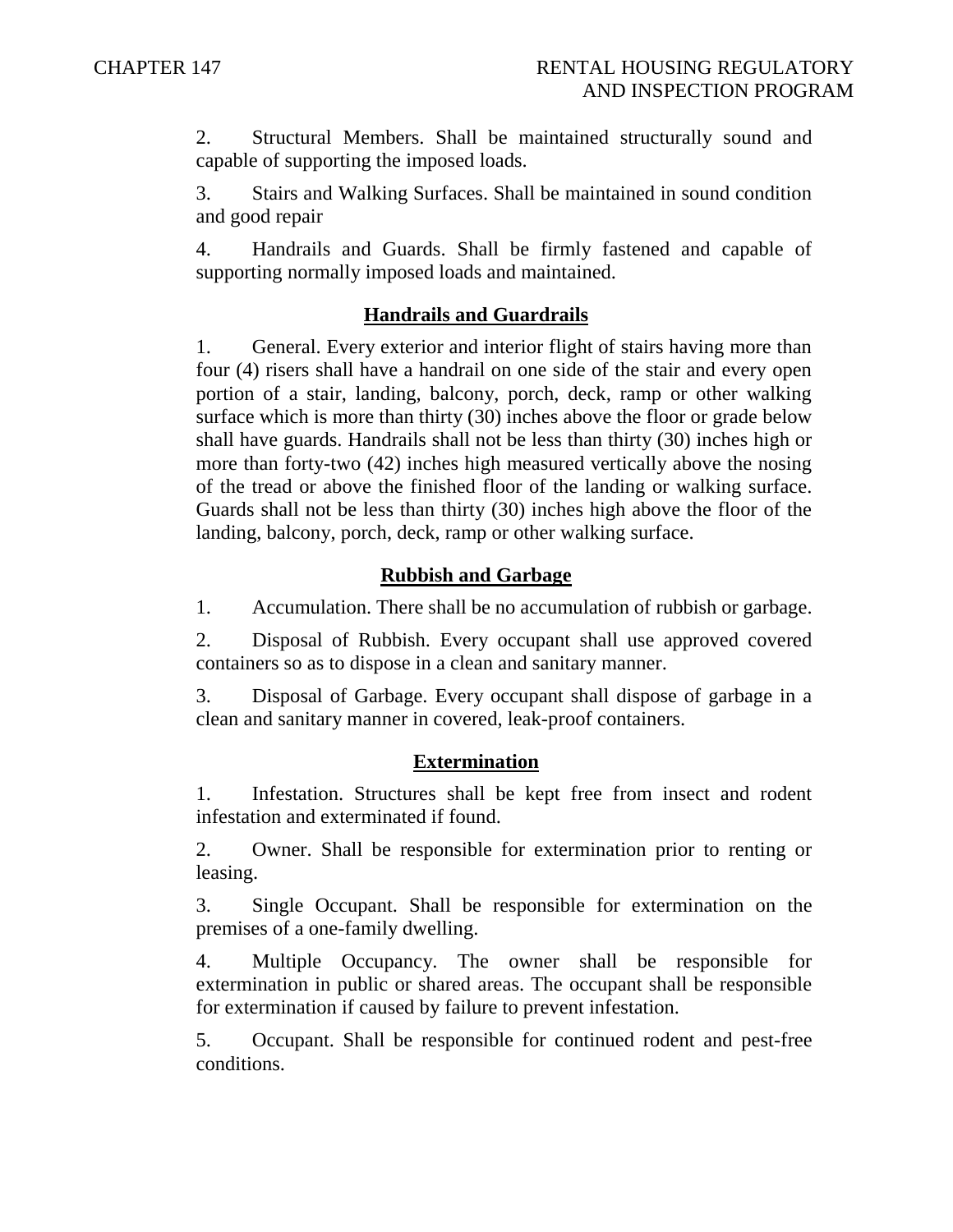### **Light, Ventilation and Occupancy Limitations**

1. General. These provisions shall govern the minimum conditions and standards for light, ventilation and space for occupying a structure.

2. Responsibility. Owner shall provide and maintain light, ventilation and space conditions in compliance with these requirements and no person shall occupy any premises that do not comply with this code.

3. Alternative Devices. In lieu of the means for natural light and ventilation prescribed, artificial light or mechanical ventilation is permitted.

# **Light**

1. Habitable Spaces. Every exterior-facing wall in a habitable space shall have at least one (1) window of approved size facing directly to the outdoors or to a court with a minimum glazed area of five percent (5%) of the floor area.

2. Common Halls and Stairways. Multi-family occupancies shall be lighted at all times with at least a sixty (60) watt incandescent bulb or equivalent energy saving bulb, for each two hundred (200) square feet of floor area with a spacing not greater than thirty (30) feet.

3. Other Spaces. Shall be provided with natural or artificial light sufficient to the maintenance of sanitary conditions and the safe occupancy of the space and utilization of the appliances, equipment and fixtures.

# **Ventilation**

1. Habitable Spaces. Shall have at least one (1) openable window in every exterior-facing wall of a habitable room equal to fifty percent (50%) of the minimum required glazed area.

2. Bathrooms and Toilet Rooms. Shall comply with ventilation requirements for a habitable space, except that a window shall not be required in such spaces equipped with a mechanical ventilation system discharged to the outdoors or to a properly vented attic.

3. Clothes Dryer Exhaust. Shall be independent of all other systems by exhausting in accordance with manufacturer's instructions.

4. Privacy. Units shall be arranged to provide privacy and be separate from other adjoining spaces.

5. Minimum Room Widths. A habitable room, other than a kitchen and bathroom, shall not be less than seven (7) feet in any plan dimension.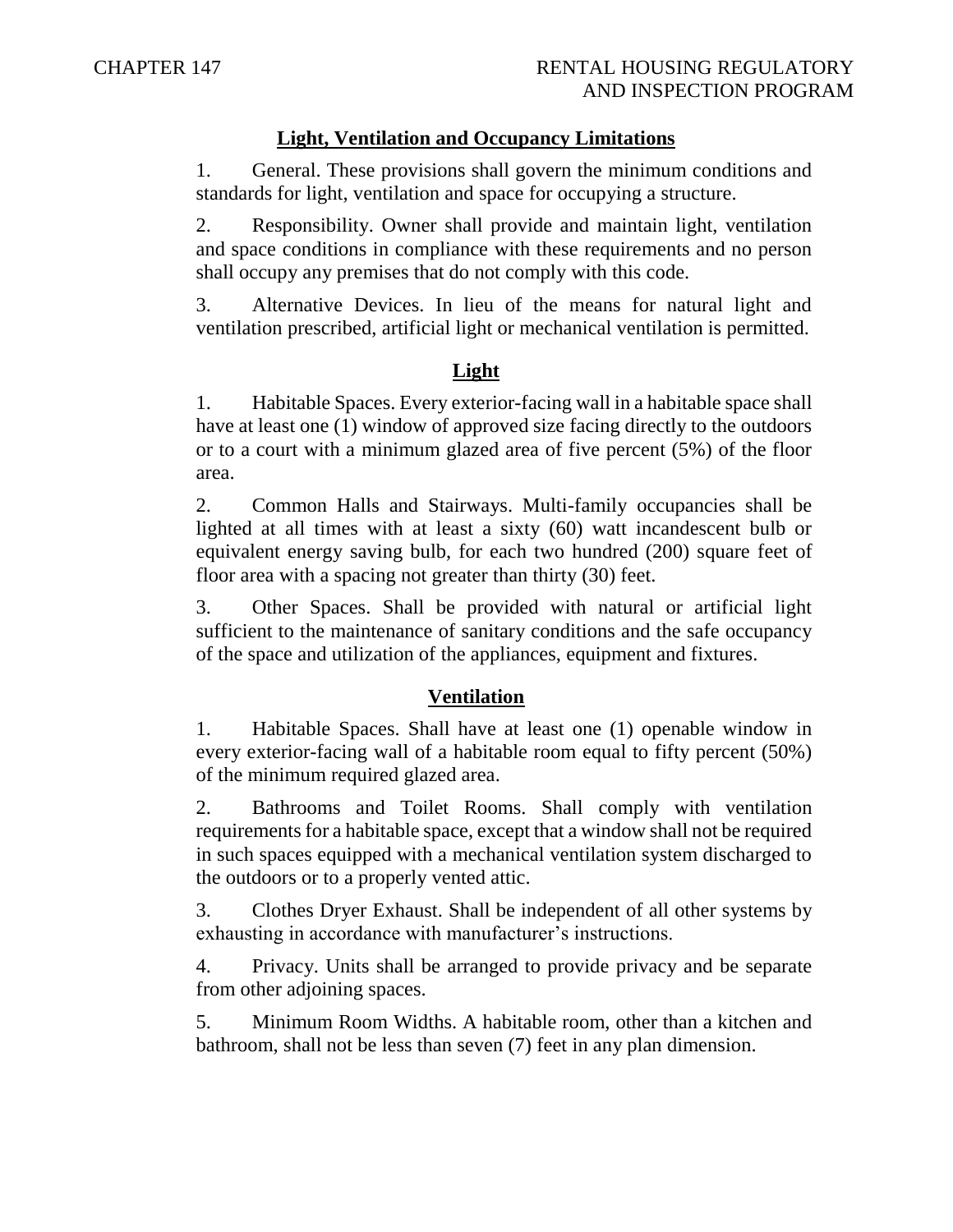6. Minimum Ceiling Heights. Habitable spaces, hallways, corridors, laundry areas, bathrooms, toilet rooms and habitable basement areas shall have a clear ceiling height of not less than seven (7) feet.

### **Bedroom Regulations**

1. Area for Sleeping Purposes. Every bedroom occupied by one (1) person shall contain at least seventy (70) square feet of floor area and every person more shall be an additional thirty (30) square feet per occupant.

2. Water Closet Accessibility. Every bedroom shall have access to at least one (1) water closet and one (1) lavatory. Every bedroom in a dwelling unit shall have access to at least one (1) water closet and lavatory located in the same story as the bedroom or an adjacent story.

3. Prohibited Occupancy. Kitchens and non-habitable space shall not be used for sleeping purposes.

4. Overcrowding. Dwelling units shall not be occupied by more occupants than permitted by the minimum area requirements.

### **Minimum Square Feet**

1. Efficiency Units. A unit occupied by only one (1) occupant shall have a clear floor area of not less than one hundred fifty (150) square feet and a unit occupied by two (2) occupants shall have a clear floor area of not less than two hundred twenty (220) square feet and three (3) occupants shall have a clear floor space of not less than three hundred twenty (320) square feet. The unit shall be provided with a working space of thirty (30) inches in front of the kitchen sink, cooking appliance and refrigerator. The unit shall have a separate bathroom containing a toilet, lavatory and a tub or shower. The maximum number of occupants shall be three (3).

| Space           | 1-2 Occupants             | 3-5 Occupants | 6 or more<br>Occupants |
|-----------------|---------------------------|---------------|------------------------|
| Living Room     | No Requirements           | $120$ sq ft   | $150$ sq ft            |
|                 |                           |               |                        |
| Dining Room     | No Requirements           | $80$ sq ft    | $100$ sq ft            |
|                 |                           |               |                        |
| Kitchen         | $50$ sq ft                | $50$ sq ft    | $60$ sq ft             |
|                 |                           |               |                        |
| <b>Bedrooms</b> | Shall comply with Section |               |                        |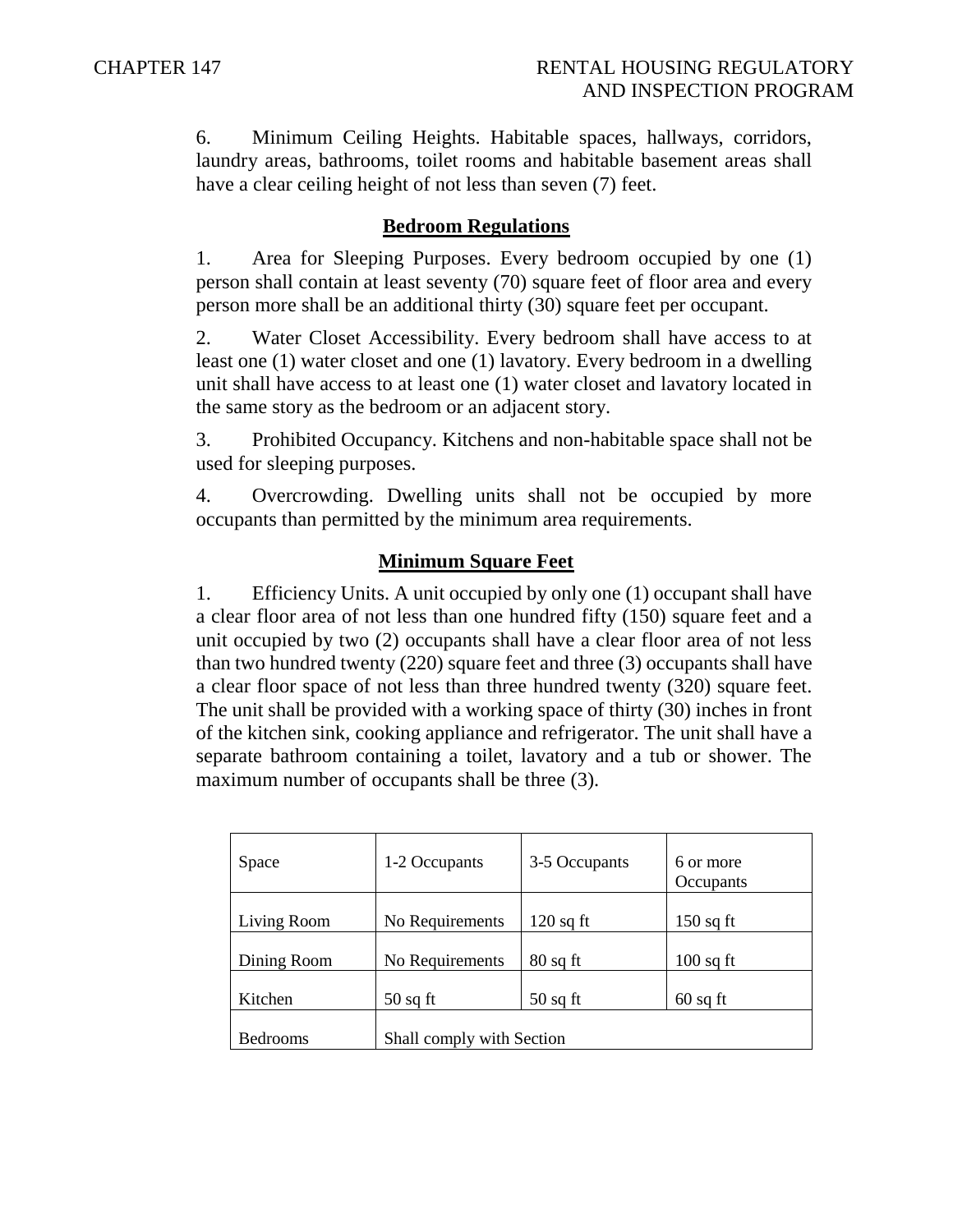### **Plumbing Facilities and Fixture Requirements**

1. General. This section shall govern the minimum plumbing systems, facilities and plumbing fixtures to be provided.

2. Responsibility. The owner shall provide and maintain such plumbing facilities and plumbing fixtures in compliance with these requirements.

### **Required Facilities**

1. Dwelling Units. Shall contain its own tub or shower, lavatory, toilet and kitchen sink, which shall be maintained in a sanitary and safe working condition. The lavatory shall be placed in the same room as the toilet or in close proximity. A kitchen sink shall not be used as a substitute for the required lavatory.

2. Rooming Houses. At least one (1) toilet, lavatory and tub or shower shall be supplied for each four (4) rooming units.

3. Hotels. Where private toilets, lavatories and baths are not provided, then one (1) toilet, lavatory and tub or shower having access from a public hallway shall be provided for each ten (10) occupants.

### **Toilet Rooms**

1. Privacy. Bathrooms shall provide privacy and shall not constitute the only passage to a hall or other space or exterior. A door and interior locking device shall be provided for all common or shared bathrooms in a multiple dwelling.

2. Location. Bathrooms serving hotel units, rooming units or dorm units shall have access by transversing not more than one (1) flight of stairs and shall have access from a common hall or passageway.

# **Plumbing Systems and Fixtures**

1. General. All plumbing fixtures shall be properly installed and maintained in working order, kept free from obstructions, leaks, defects and capable of performing its function.

2. Fixture Clearances. Plumbing fixtures shall have adequate clearance for usage and cleaning.

3. Plumbing System Hazards. If a hazard is found, the Code Official shall require the defects to be corrected to eliminate the hazard promptly.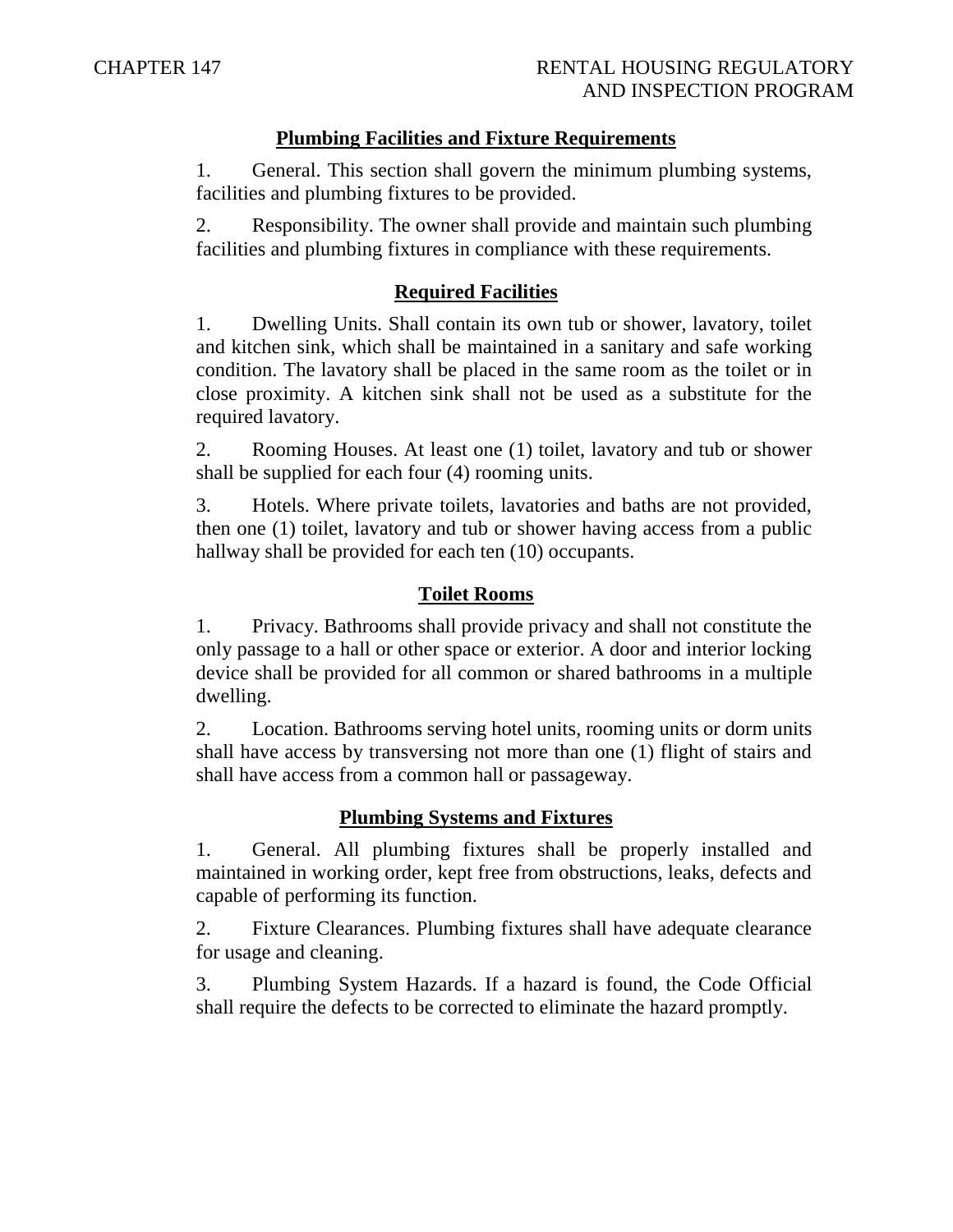### **Water System**

1. General. Every fixture shall be properly connected to an approved water system and shall be supplied with hot or tempered and cold running water as per the Plumbing Code.

2. Contamination. The water supply shall be maintained free from contamination and all water inlets for plumbing fixtures shall be located above the flood-level rim of the fixture.

3. Supply. Shall be installed and maintained to provide a supply of water to fixtures in sufficient volume and pressures adequate to enable the fixtures to function properly, safely and free from defects and leaks.

4. Water Heating Facilities. Shall be properly installed, maintained and capable of providing an adequate amount of water to be drawn at every required fixture at a temperature of not less than one hundred ten degrees (110°) Fahrenheit. A gas-burning water heater shall not be located in any bathroom, bedroom or other occupied room normally kept closed unless adequate combustion air is provided. An approved combination temperature and pressure-relief valve discharge pipe shall be properly installed and maintained on water heaters.

#### **Sanitary Drainage System**

1. General. All plumbing fixtures shall be properly connected to either a public sewer system or to an approved private sewage disposal system.

2. Maintenance. Every plumbing stack, vent, waste and sewer line shall function properly and be kept free from obstructions, leaks and defects.

#### **Storm Drainage**

1. General. Drainage of roofs and paved areas, yards and courts and other open areas on the premises shall not be discharged in a manner that creates a public nuisance.

### **Mechanical and Electrical Requirements**

1. General. The provisions of this chapter shall govern the minimum mechanical and electrical facilities and equipment to be provided.

2. Responsibility. The owner of the structure shall provide and maintain mechanical and electrical facilities and equipment in compliance with these requirements.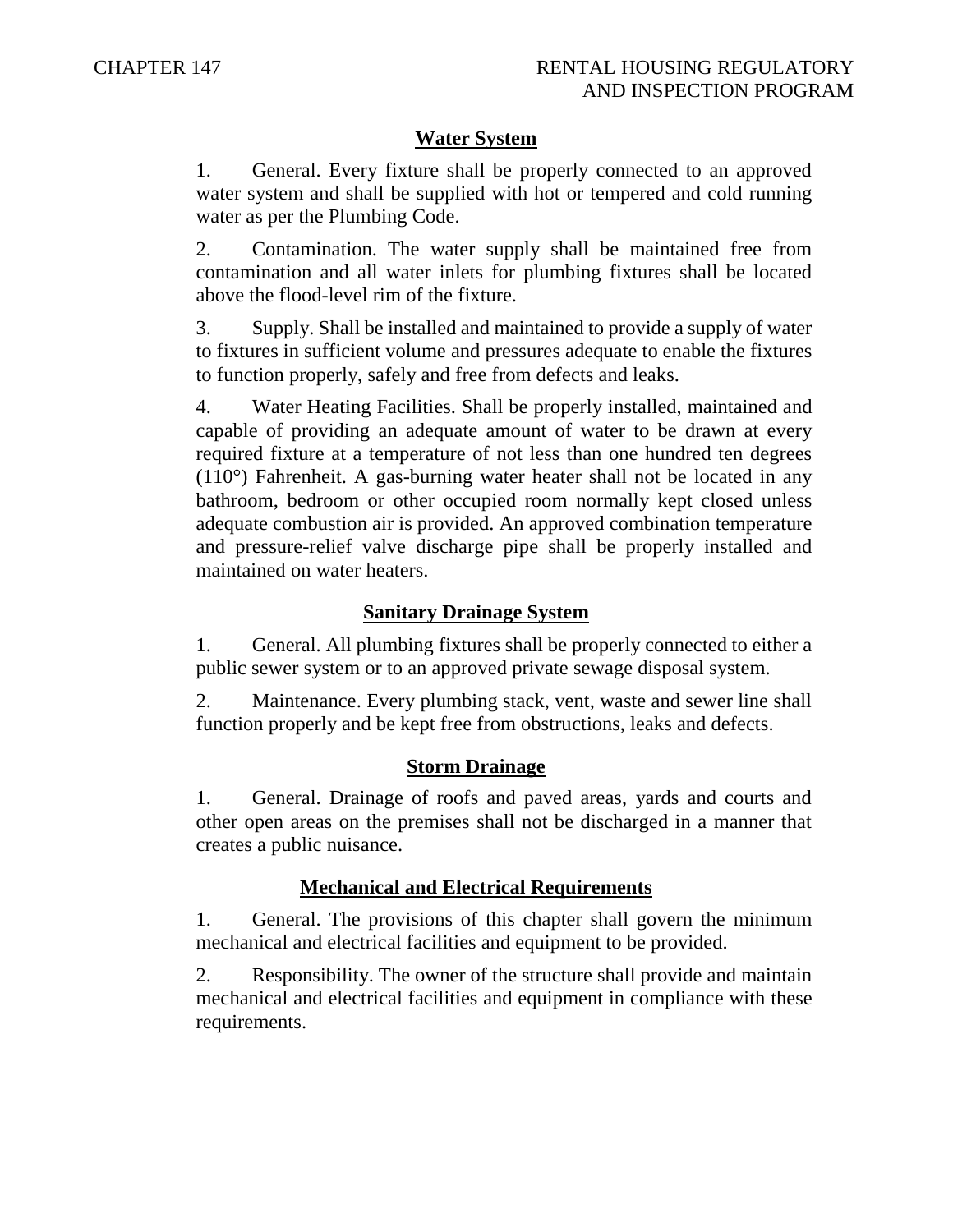### **Heating Facilities**

1. Facilities Required. Heating facilities shall be provided in structures as required by this section.

2. Residential Occupancies. Dwellings shall be provided with heating facilities capable of maintaining a room temperature of sixty-five degrees (65°) Fahrenheit in all habitable rooms and bathrooms. Cooking appliances or portable heating units shall not be used to provide space heating to meet the requirement.

3. Heat Supply. Every owner is to furnish and maintain heat to occupants at a temperature of not less than sixty-five degrees (65°) Fahrenheit in all habitable rooms and bathrooms.

4. Room Temperature Measurement. Shall be measured three (3) feet above the floor near the center of the room and two (2) feet inward from the center of each exterior wall.

# **Mechanical Equipment**

1. Mechanical Appliances. Shall be properly installed and maintained in a safe working condition.

2. Removal of Combustion Products. All fuel-burning equipment and appliances shall be connected to an approved chimney or vent (exception for labeled and unvented).

3. Clearances. All required clearances to combustible materials shall be maintained.

4. Safety Controls. Shall be maintained in effective operation.

5. Combustion. A supply of air for complete combustion of the fuel and for ventilation of the space containing the fuel-burning equipment shall be provided.

6. Energy Conservation Devices. Shall not be installed unless labeled for such purpose and the installation is specifically approved.

### **Electrical Facilities**

1. Facilities Required. Every occupied building shall be provided with an electrical system in compliance with the requirements of this section.

2. Service. The size and usage of appliances and equipment shall serve as a basis for determining the need for additional facilities in accordance with the Electrical Code. Dwellings shall be served by a three-wire (3), 120/240 volt, single-phased electrical service having a rating of not less than sixty (60) amps.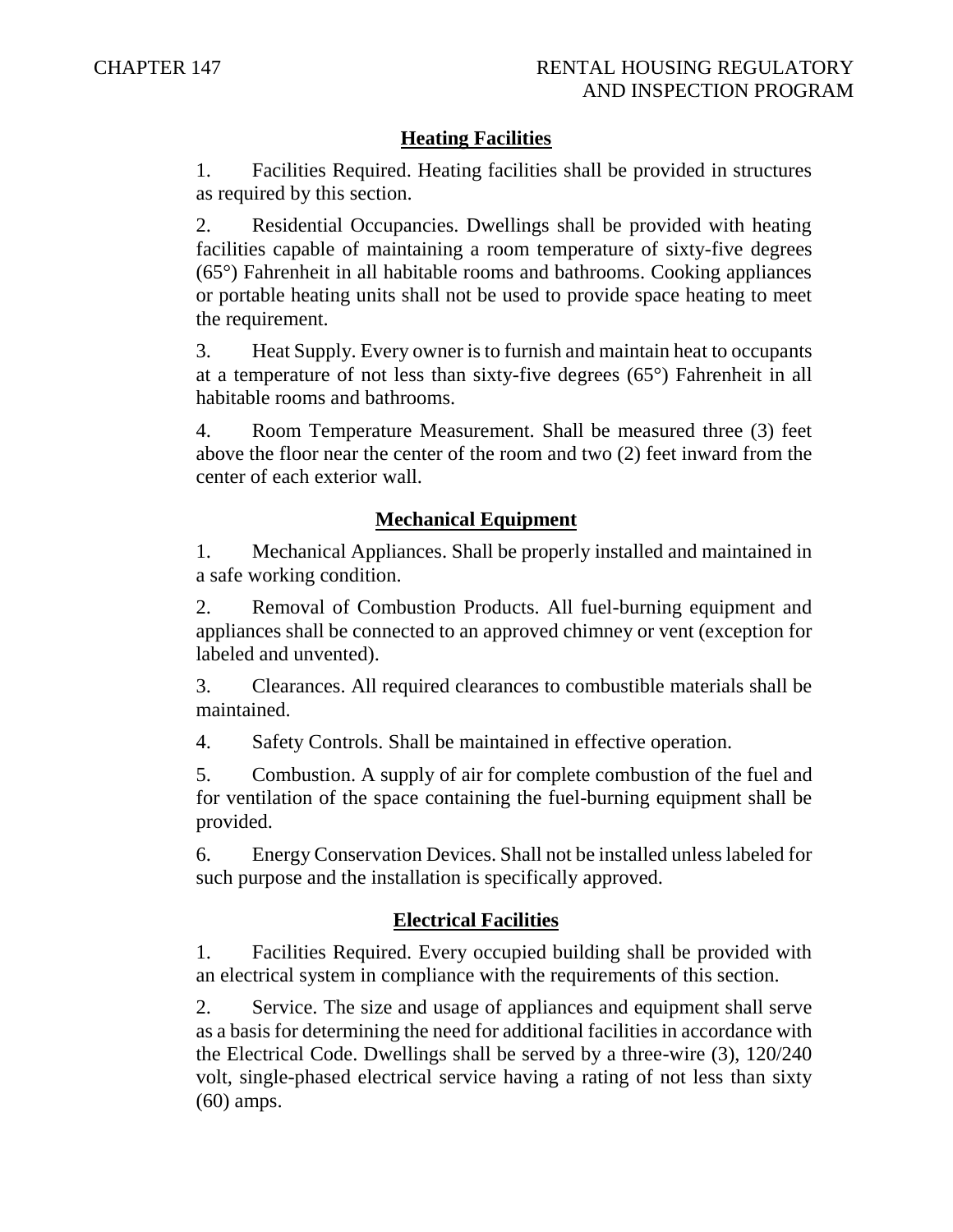3. Electrical System Hazards. Where a hazard is found to the occupants or the structure by reason of inadequate service, improper fusing, insufficient receptacle and lighting outlets, improper wiring or installation, deterioration or damage, or for similar reasons, the Code Official shall require the defects to be corrected immediately to eliminate the hazard.

### **Electrical Equipment**

1. Installation. All electrical equipment, wiring and appliances shall be properly installed and maintained in a safe and approved manner.

2. Receptacles. Every habitable space in a dwelling unit shall contain at least one (1) separate and remote receptacle outlet. Every laundry area shall contain at least one (1) grounded-type receptacle or a receptacle with a ground-fault circuit interrupter. Every bathroom shall contain at least one (1) receptacle. Any new bathroom outlet shall have ground-fault circuit interrupter protection.

# **Elevators, Escalators and Dumbwaiters**

1. General. Shall be maintained to sustain all imposed loads, to operate properly and to be free from physical and fire hazards with current certificate of inspection displayed and available for public inspection.

2. Elevators. In buildings equipped with more than one (1) passenger elevator, at least one (1) elevator shall be maintained in operation at all times when the building is occupied.

### **Duct Systems**

1. General. Shall be maintained free of obstructions and shall be capable of performing the required function.

### **Fire Safety Requirements**

1. General. The provisions of this chapter shall govern the MINIMUM conditions and standards for fire safety relating to structures and exterior premises, including fire safety facilities and equipment to be provided. The State Fire Marshal may impose additional provisions.

2. Responsibility. The owner shall provide and maintain such fire safety facilities and equipment in compliance with these requirements.

# **Means of Egress**

1. General. A safe, continuous and unobstructed path of travel shall be provided from any point in a building or structure to the public way.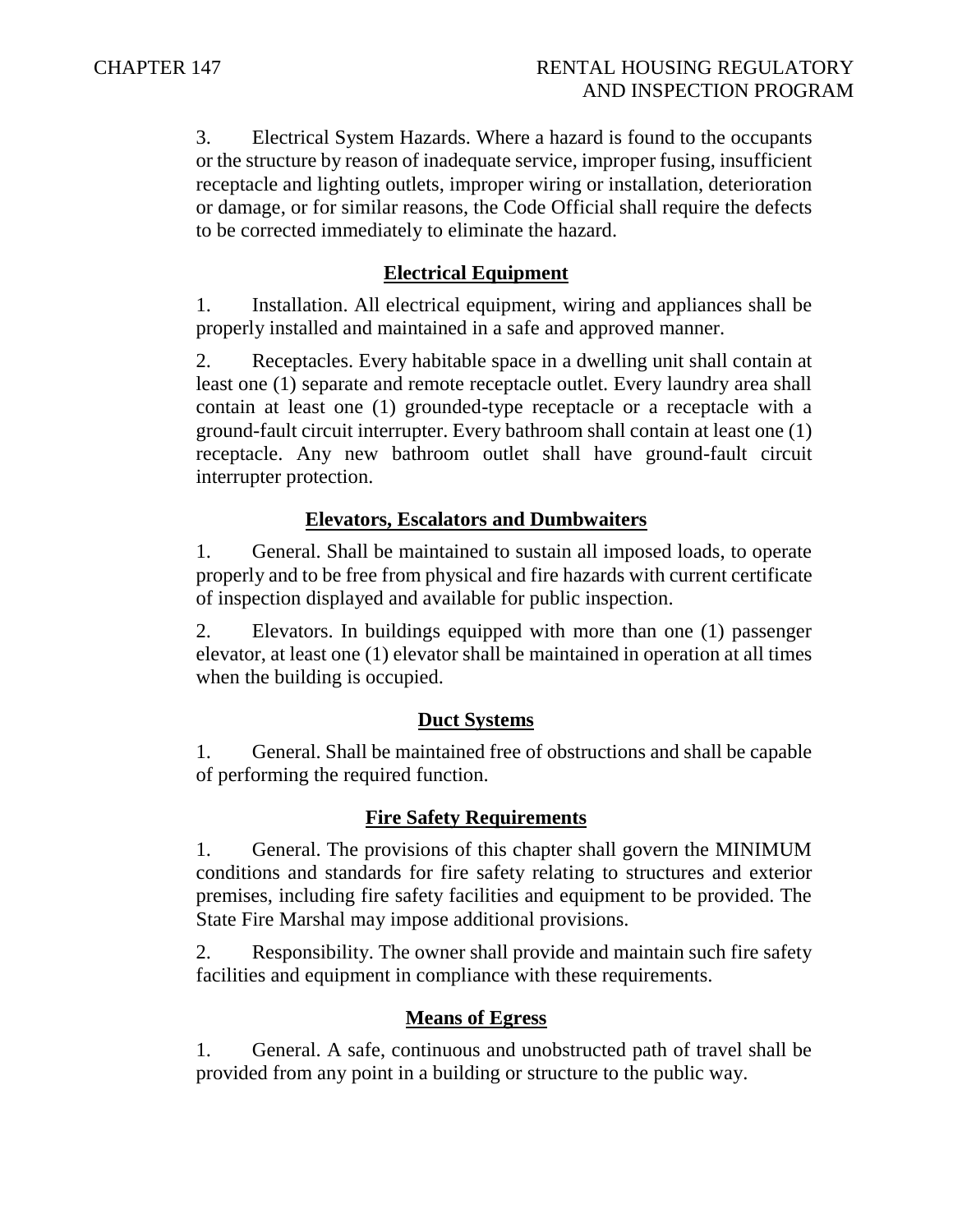2. Aisles and Corridors. The required width of aisles and corridors shall be thirty-six (36) inches within dwelling units and multi-family dwellings. Aisles and corridors shall be unobstructed.

3. Locked Doors. All means of egress doors shall be readily openable from the side from which egress is to be made without need for keys, special knowledge or effort.

4. Emergency Escape Openings. Required emergency escape and rescue openings shall be operational from the inside of the room without the use of keys or tools. Bars, grills, grates or similar devices are permitted to be placed over emergency escape and rescue openings provided the minimum net clear opening size complies with the Building Code and such devices shall be releasable or removable from the inside without the use of a key, tool or force greater than which is required for normal operation of the escape and rescue opening.

### **Fire-Resistance Ratings**

1. Fire-Resistance-Rated Assemblies. The fire resistance rating of the walls, fire stops, shaft enclosures, partitions and floors shall be maintained.

2. Opening Protection. Required opening protectives shall be maintained in an operative condition. All fire and smoke-stop doors shall be maintained in operable condition. Fire doors and smoke barrier doors shall not be blocked or obstructed or otherwise made inoperable.

### **Fire Protection Systems**

1. General. Existing residential rental units not already provided with single-station smoke alarms shall be provided with approved single-station dual-sensor smoke alarms.

2. Smoke Alarms. Approved single- or multi-station smoke alarms shall be installed and maintained in existing single- and multi-family dwelling units, duplexes, congregate residences and hotel/lodging house guest rooms regardless of occupant load in each sleeping room and immediately outside of sleeping areas and on each story including the basement.

3. Responsibility. It is the owner's responsibility to ensure that smoke alarms are installed and working in each sleeping room, immediately outside of sleeping areas and on each story including the basement. The owner is responsible for replacing smoke alarms that become outdated (smoke alarm types below) or fail. It is also the owner's responsibility to visibly mark on the outside of each smoke alarm the date installed (or best estimate if the install date is not known).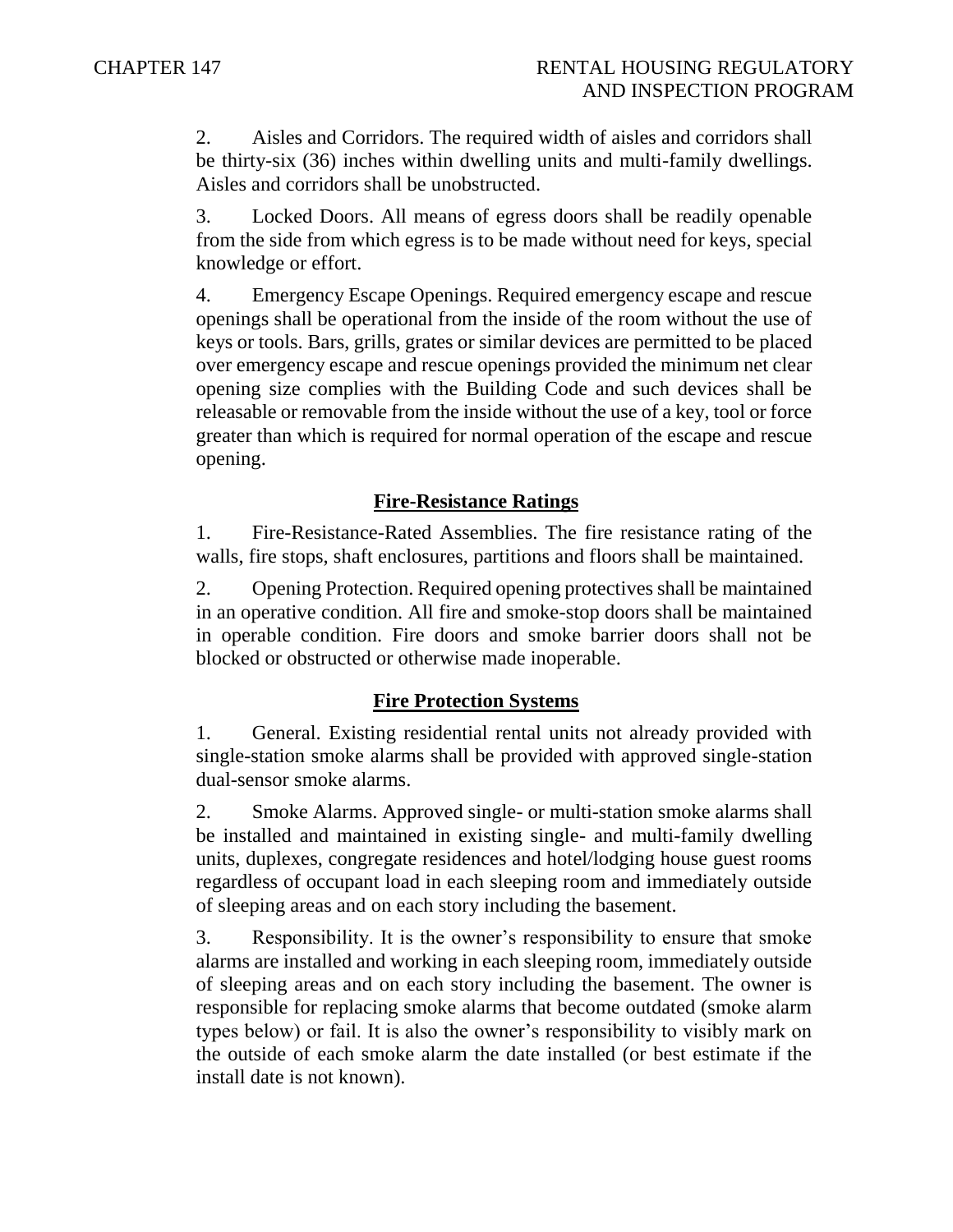Tenants must sign that smoke alarms are functioning upon renting the unit. It is then the occupant's responsibility to ensure that batteries are replaced when necessary.

There are three (3) types of smoke alarms with batteries:

A. Smoke Alarms that are powered by long-lasting batteries and are designed to replace the entire unit according to the manufacturer's instructions, usually 8-10 years.

B. Standard type battery-powered smoke alarms – these batteries need to be replaced at least once per year and the whole unit should be replaced every 8-10 years.

C. Hard-wired battery back-up smoke alarms – the batteries need to be checked monthly and replaced at least once per year. The entire unit should be replaced every 8-10 years.

Failure to adhere to these responsibilities is a violation of City Code.

4. Fire Extinguishers. Multi-family dwellings shall have a 2A10BCrated fire extinguisher located within seventy-five (75) feet of each dwelling unit's main entrance. Extinguishers shall be checked and tagged by a qualified service person annually.

### **147.16 LIABILITY OF LANDLORD OR NON-OCCUPYING PROPERTY OWNER.**

1. Any non-occupying property owner or landlord with actual knowledge of a nuisance on such person's real property, or after being served with written notice of a nuisance condition on such real property, shall abate such nuisance within ten (10) calendar days after having actual notice or receiving written notice.

Written notice shall be personally served on the non-occupying property owner, landlord, or managing or leasing agent thereof, or shall be mailed to the person by certified mail, return receipt requested. If the certified mail notice is returned to the person issuing the notice, then this returned notice may be posted on the subject real property.

If any other section of this chapter specifically provides for a different method of notice and/or a different time-frame for notice, then the provisions of the other section may be followed instead of the provisions of this section. If the non-occupying owner or landlord, or agent thereof, fails to abate the nuisance condition as required, such non-occupying owner or landlord, or agent thereof, shall be guilty of violation Chapter 50 of this Code of Ordinances. It shall be an affirmative defense for a non-occupying owner or landlord to show that said person is either: